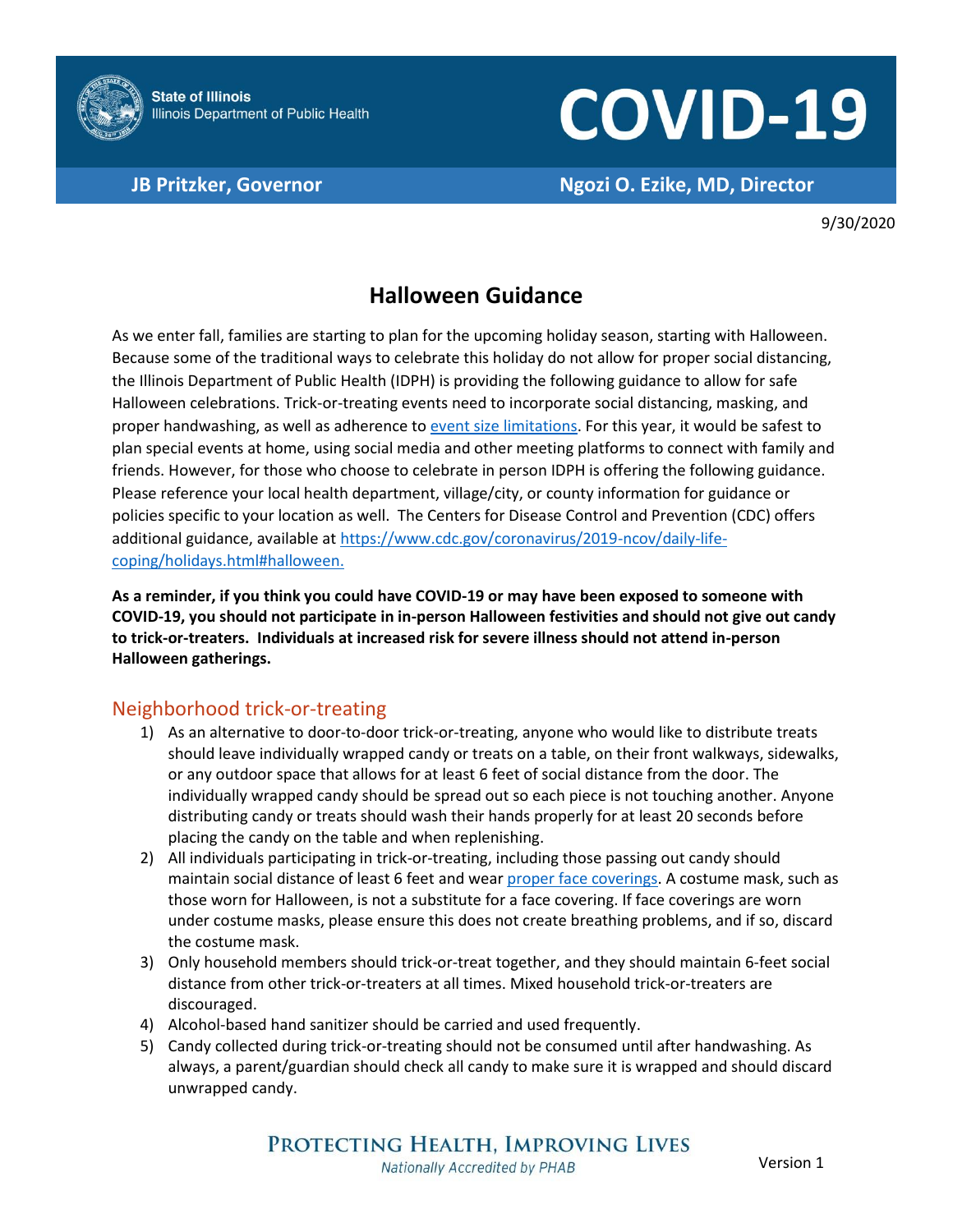- 6) And, of course, practice good dental hygiene as well.
- 7) Outdoor areas are preferred for trick-or-treating. Enclosed indoor areas, like apartment buildings, present greater risk of transmission. Open doors and windows as appropriate to promote increased ventilation.

#### Alternatives to Trick-or-Treating

Trunk or treat events are considered a higher risk activity and are discouraged. An alternative activity involves trick-or-treating in a large parking lot or other outdoor setting with adherence to social distancing. Tables are pre-set up with participants allowed to parade with a parent/guardian while maintaining at least 6-feet social distancing and wearing proper face coverings at all times. A limited number of people should staff the event, keeping tables replenished and monitoring social distancing. Proper handwashing should be performed before candy is consumed.

- 1. Recruit a set number of table sponsors.
- 2. Create a timed entry schedule to figure out what the attendance limit will be.
- 3. Create a map of where tables will be with plenty of space between.
- 4. Advertise with information about reserved time slots, social distancing, and mask wearing.
- 5. Package candies or favors in treat bags for easy distribution.
- 6. Create signage to direct the flow of foot traffic.
- 7. Draw markers on the ground to indicate 6 feet for social distancing.
- 8. Mask up and enjoy!

#### Other Halloween Activities and Events

Haunted Houses, Forests, or Walks

• Halloween haunted houses are currently not allowed i[n Restore Illinois Phase 4 Guidelines.](https://www2.illinois.gov/dceo/Documents/Phase%204%20Business%20Guidance%20FAQ.pdf) Instead consider open-air, one-way haunted forests or haunted walks where social distancing of 6 feet or greater and appropriate masking is enforced. If screaming is anticipated, even greater social distancing is advised to lower the risk of spreading respiratory viruses.

Pumpkin Patches, Orchard Visits, and Hayrides

- Visitors to these locations should use hand sanitizer before handling the produce. Cloth face coverings and social distancing should be enforced.
- Hayrides should not exceed 50% capacity with parties spaced at least six feet apart. Best practice is for hayrides to be limited to members of the same household. Participants should wear a mask to keep your nose and mouth covered at all times when around people who don't live in your household.

Fall Festival Events

• Avoid attending fall festivals outside your [community](http://dph.illinois.gov/covid19/statistics) if you live in an area with community [spread of COVID-19.](http://dph.illinois.gov/covid19/statistics)

Social Gatherings, Costume Parties in Adult Settings, Halloween Parties at Bars

- Large gatherings with more people are considered higher risk than smaller group gatherings, and must adhere t[o event size limitations](https://www.dph.illinois.gov/sites/default/files/COVID19/77-690RG-E20200807.pdf)
- Indoor parties or gatherings with attendees who are not adhering to social distancing (staying at least 6 feet apart), wearing masks, handwashing, or otherwise participating in prevention behaviors will result in a higher risk for transmission of the virus that causes COVID-19 illness. These types of gatherings are strongly discouraged.